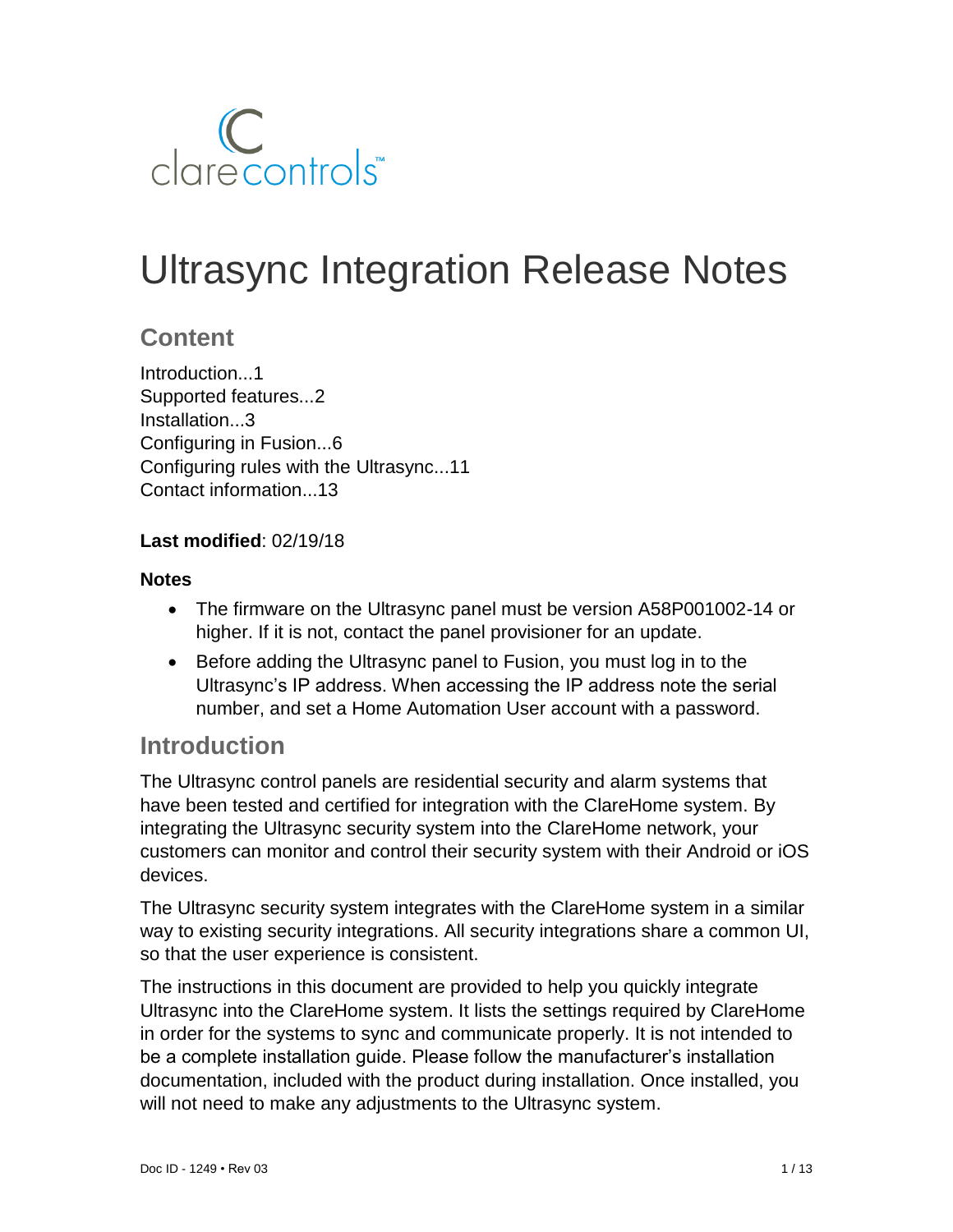# **Supported features**

The following features are supported in Ultrasync.

### **Supported controls**

The following controls are supported.

**Note:** The controls set the security panel's state.

- **Disarm:** This command disarms the panel.
- **Arm Away:** The panel arms in away mode, activating the entire security system (internal and external).
- **Arm Stay:** The panel arms in stay mode, turning off the home's internal motion detectors
- **Bypass Zone:** This command allows the user to set the alarm as normal, but ignore the alarm in the specified zone(s). When the bypassed zone is tripped, the alarm does not go off. For example, setting your Lanai as a bypass zone allows the pool cleaner to enter and work without triggering the home's alarm.
- **Unbypass Zone:** This command removes the bypass setting of the zone.

### **Supported Feedback**

The following states are set in the security panel based on the commands received from the user.

**Note:** The feedback states can be used in Fusion to create rules and notifications. For example, when the security panel is disarmed by a family member, the welcome scene runs, turning on all lights and sending a notification to the homeowner that a specific family member has disarmed the system.

- **Partition status:** The system is either faulted, or ready.
- **Fire alarm:** The system's connection to the fire alarm.
- **Ready to arm:** The system is ready to arm.
- **Arming:** The security system is now arming.
- **Zone status:** The real time status of the zone ready, faulted, bypassed, or troubled.
- **Armed:** The panel is currently in an armed state.
- **Armed away:** The panel is in the armed away state, fully armed.
- **Armed stay:** The panel is in the armed stay state, with only the outside motion detectors active.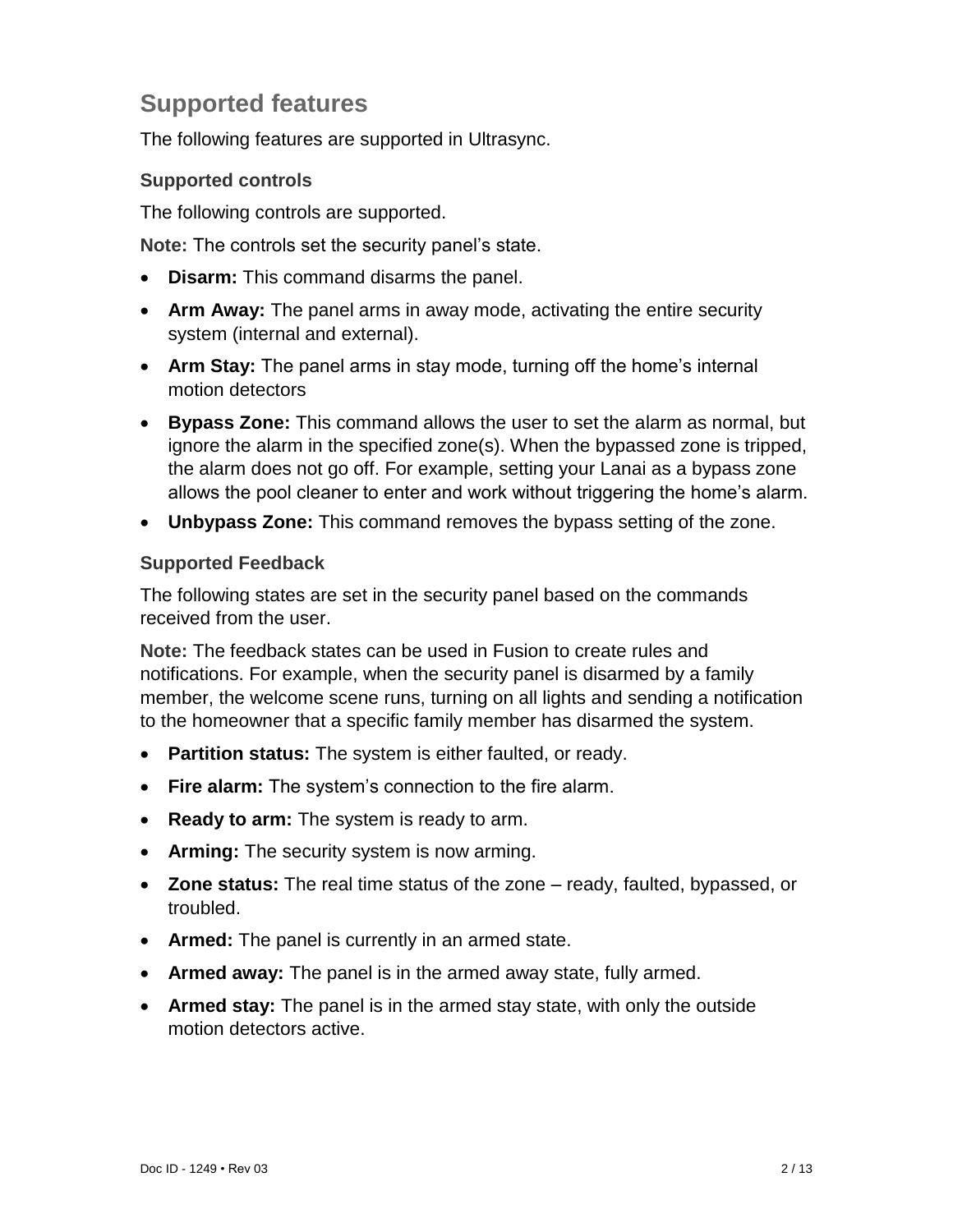# **Installation**

Only qualified technicians should install or connect any devices used with Clare Controls products. Refer to the installation instructions that came with your Ultrasync device. Clare Controls does not assume any responsibility for damages caused by improper installation or connection to the data network.

**To access the Ultrasync's web portal:** 

1. Enter the Ultrasync's IP address into the search bar of your browser.

**Note:** The default IP address for initial configuration is 192.168.1.3.

If the IP address is not set to the default address, access the Ultrasync panel and press **Menu** > **8** > **9713** and **Enter** > **6**. The Ultrasync panel announces the current IP address.

2. Log into the portal.

**Note:** The default username is installer, and the pin is 9713.

**To view the Ultrasync's details (serial number and firmware version):** 

**Note:** Check that the firmware version is current, A58P001002-14 or higher, and note the serial number. These are required for Fusion configuration.

- 1. Access the Ultrasync portal, and then log in.
- 2. Click **Settings**, and then select **Details** in the Settings Selector drop-down.

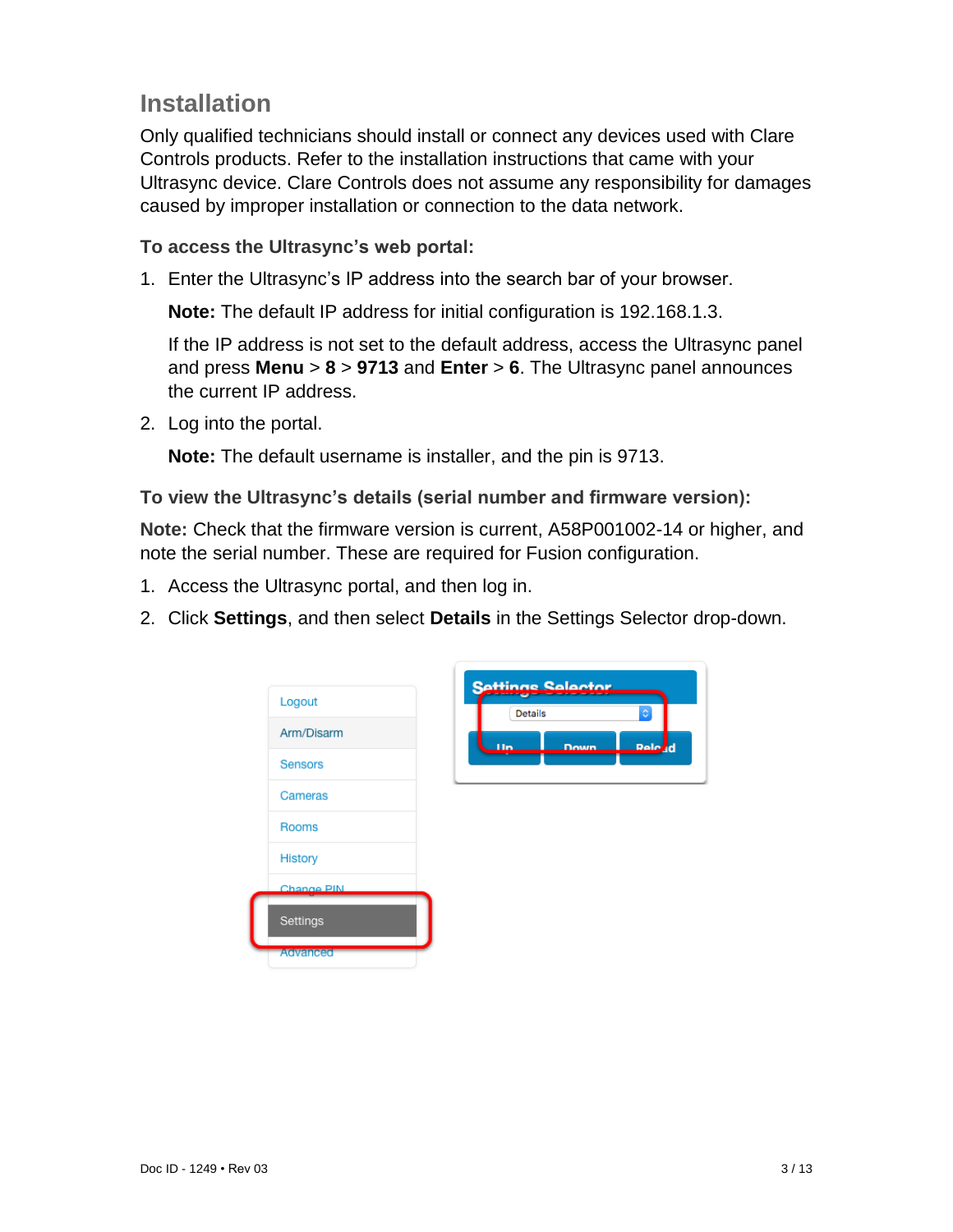3. The Ultrasync's details are displayed.

|  |                             |    |                       |              | ¢             |    |
|--|-----------------------------|----|-----------------------|--------------|---------------|----|
|  | Up                          |    | <b>Down</b>           |              | <b>Reload</b> |    |
|  |                             |    |                       |              |               |    |
|  |                             |    | <b>Device Details</b> |              |               |    |
|  | <b>Control Name</b>         |    |                       |              |               |    |
|  |                             |    |                       | Alarm System |               |    |
|  | Device UID (Serial)         |    |                       |              |               |    |
|  |                             |    |                       | 350742938517 |               |    |
|  | <b>Ethernet MAC Address</b> |    |                       |              |               |    |
|  | $\Omega$                    | 1E | C <sub>0</sub>        | F5           | 76            | 34 |
|  | <b>WiFi MAC Address</b>     |    |                       |              |               |    |
|  | $\mathbf 0$                 | 1E | C <sub>0</sub>        | 16           | 4A            | 3F |
|  | <b>Control Model</b>        |    |                       |              |               |    |
|  | <b>Firmware Version</b>     |    |                       |              |               |    |
|  |                             |    |                       |              |               |    |

**To connect the Ultrasync panel on the home's Wi-Fi:** 

- 1. Access the Ultrasync portal.
- 2. Browse to WiFi setup.

### **Settings** > **WiFi Setup**

- 3. Click **Scanning**, and then select your home's Wi-Fi.
- 4. Enter the Wi-Fi password as prompted, and then click **Save**.

The Ultrasync is now on your home's Wi-Fi, changing it's Wi-Fi setting also changes the device's IP address.

To get the new IP address, access the Ultrasync panel and press **Menu** > **8** > **9713** and **Enter** > **6**. The Ultrasync panel announces the IP address.

**To set the Automation User, Automation Code, and the Web Access Code on the Ultrasync portal:** 

<span id="page-3-0"></span>1. Enter the Ultrasync's IP address into the search bar of your browser, and then log into the Ultrasync's IP address.

**Note:** The default user id is installer, and the default password is 9713.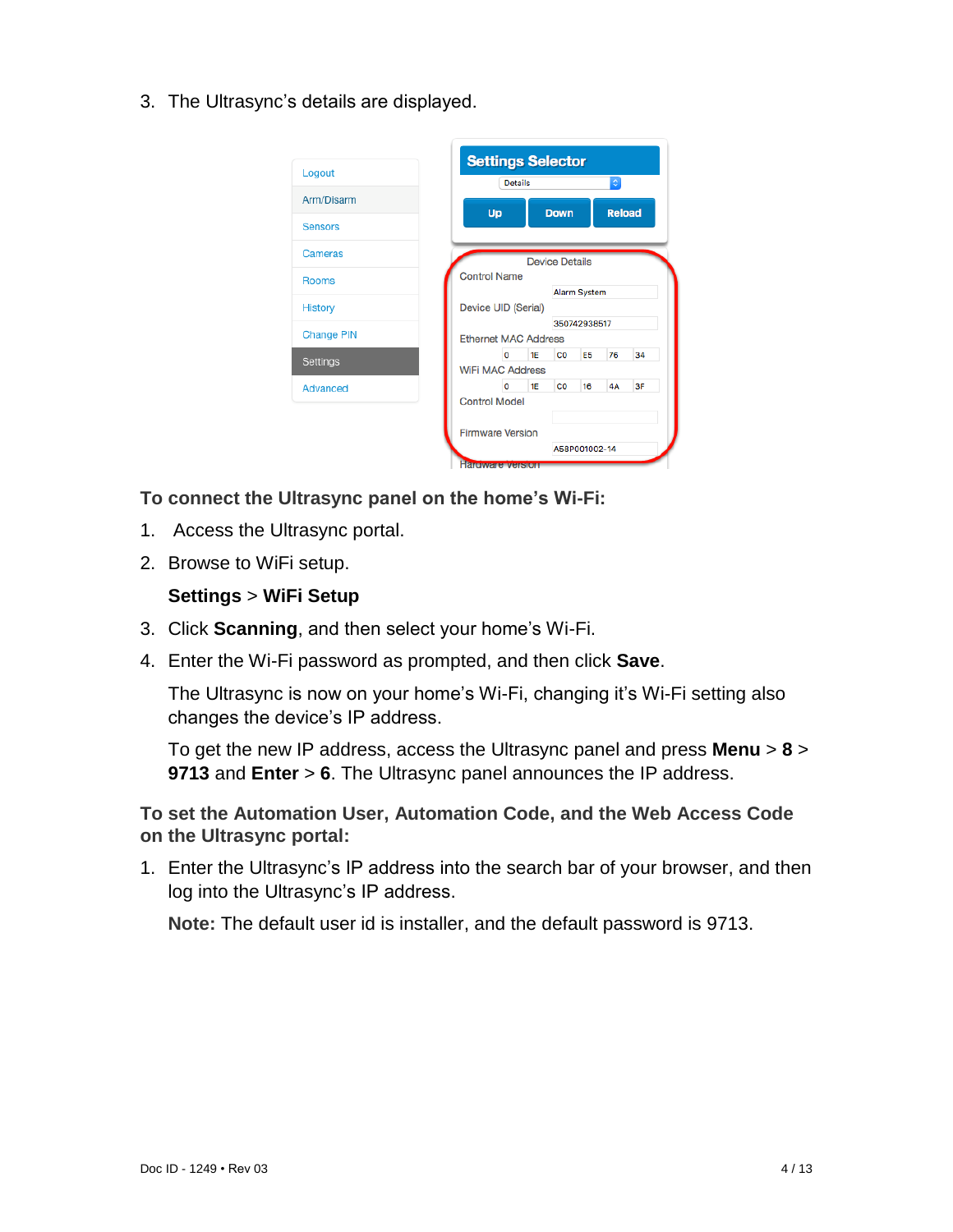2. Browse to the **Automation Menu**.

**Advanced** > **System** > **Automation Menu**

| Logout            |                             |    | <b>Configuration Server</b> |                 |
|-------------------|-----------------------------|----|-----------------------------|-----------------|
| Arm/Disarm        | <b>Back</b>                 | Up | <b>Down</b>                 | <b>Save</b>     |
| <b>Sensors</b>    | All On                      |    | <b>All Off</b>              | <b>Shortcut</b> |
| Cameras           |                             |    |                             |                 |
| <b>Rooms</b>      | \System\Automation Menu:    |    |                             |                 |
| History           | <b>Automation User Name</b> |    |                             |                 |
| <b>Change PIN</b> |                             |    | clare                       |                 |
| <b>Settings</b>   |                             |    |                             |                 |
| Advanced          |                             |    |                             |                 |

- 3. Enter the desired **Automation User Name**, and then click **Save**. **Note:** The automation user name and code are required for ClareHome connection.
- 4. Scroll to view the **Automation Code**, and then enter the desired code.
- 5. Click **Save**.
- 6. Browse to **UltraConnect**, and then enter the desired **Web Access Passcode**.

### **Advanced** > **UltraConnect**

**Note:** If the Web Access Code is not set, or is left to the default of 00000000, you cannot use remote access.



7. Click **Save**.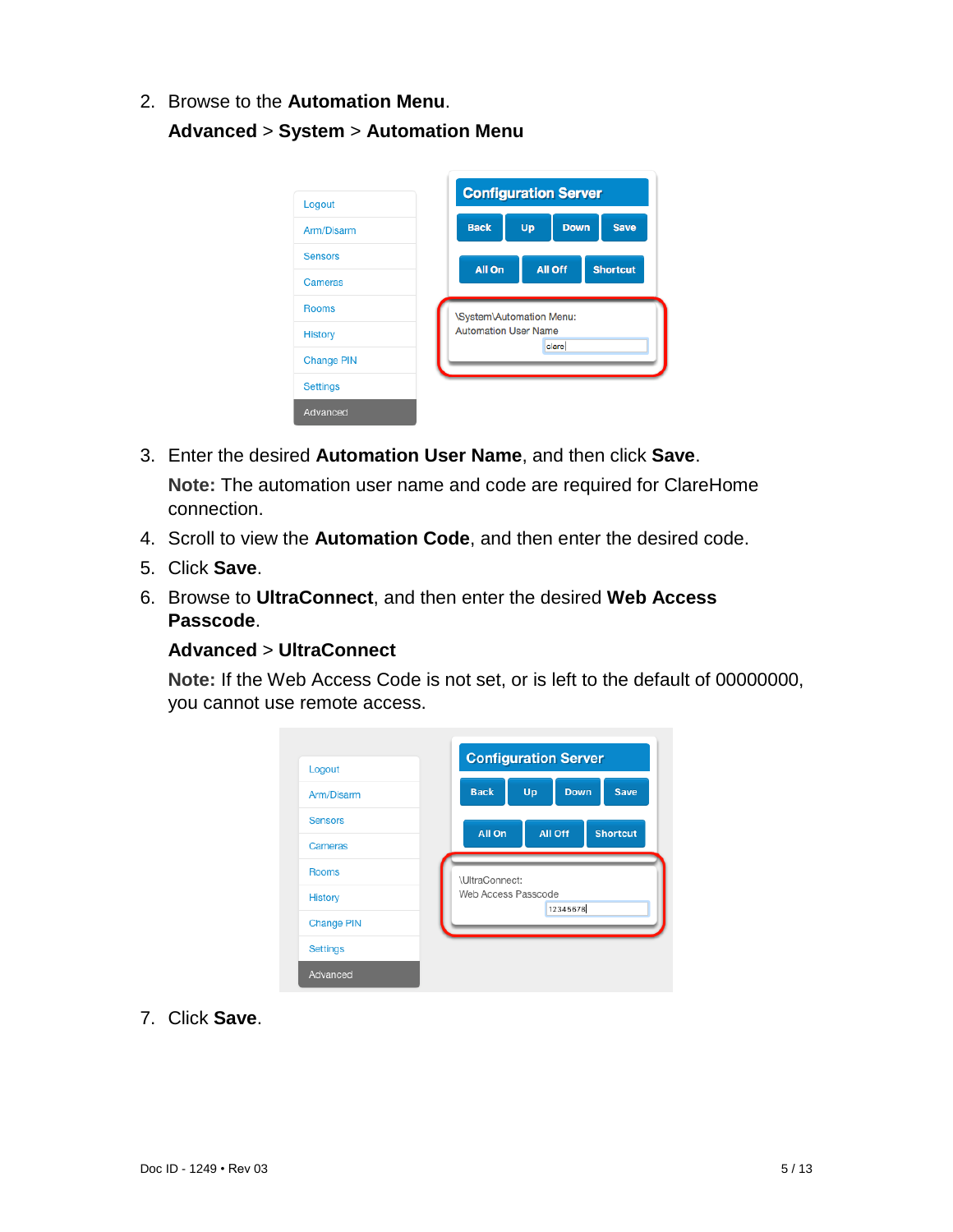# **Configuring in Fusion**

Once you have configured your Ultrasync panel, you must add and configure the security device in Fusion. This includes defining the areas and zones you created when configuring the Ultrasync panel, and then creating a service for each area. Follow the steps below to configure your security system in Fusion.

**To create partitions/areas in Fusion:**

- 1. Click the **Devices** tab, and then click the **New Device** button **the display the** Select Template dialog.
- 2. Browse to **Interlogix – Ultrasync (IP)**.

| Security > Security Systems > Interlogix – Ultrasync (IP) |  |  |  |  |  |  |
|-----------------------------------------------------------|--|--|--|--|--|--|
|-----------------------------------------------------------|--|--|--|--|--|--|

| <b>Select Template</b>                                | $(\!\times\!)$ |
|-------------------------------------------------------|----------------|
| <b>Device Templates</b>                               |                |
| type filter text                                      |                |
| Lighting                                              | ▲              |
| Music                                                 |                |
| Pool                                                  |                |
| ි Power                                               |                |
| Screens                                               |                |
| 晶 Security                                            |                |
| A Security Systems<br>$\cal A$                        |                |
| DSC - All Models (Serial)<br>a                        |                |
| DSC - PowerSeries Models - HSIM Adapter (Serial)<br>A |                |
| Elk M1- All Models (Serial)<br>⋒                      |                |
| Honeywell - Vista Models - HSIM Adapter (Serial)<br>⋒ |                |
| Interlogix - NX Series (Serial)<br>⋒                  |                |
| A Interlogix - Ultrasync (IP)                         |                |
| Interlogix Concord 4 (Serial)<br>a                    |                |
| Resolution - Helix<br>a                               |                |
| Sensors                                               |                |
| Shades                                                |                |
| Communication Method: Other                           |                |
| OK<br>Cancel                                          |                |

3. In the Device Wizard, enter the number of zones defined in your project, and then click **OK**.

Remember, the number of zones you enter must match the number of zones defined in the Ultrasync control panel. In our example below, we are creating three zones.

|                      | Interlogix - Ultrasync (IP) - Device Wizard |    |                          |
|----------------------|---------------------------------------------|----|--------------------------|
| Child devices to add |                                             |    |                          |
| Zone                 | Ô<br>3                                      |    | Minimum: 1 Maximum: 256. |
| Remaining 255        |                                             |    |                          |
|                      |                                             | Ok | Cancel                   |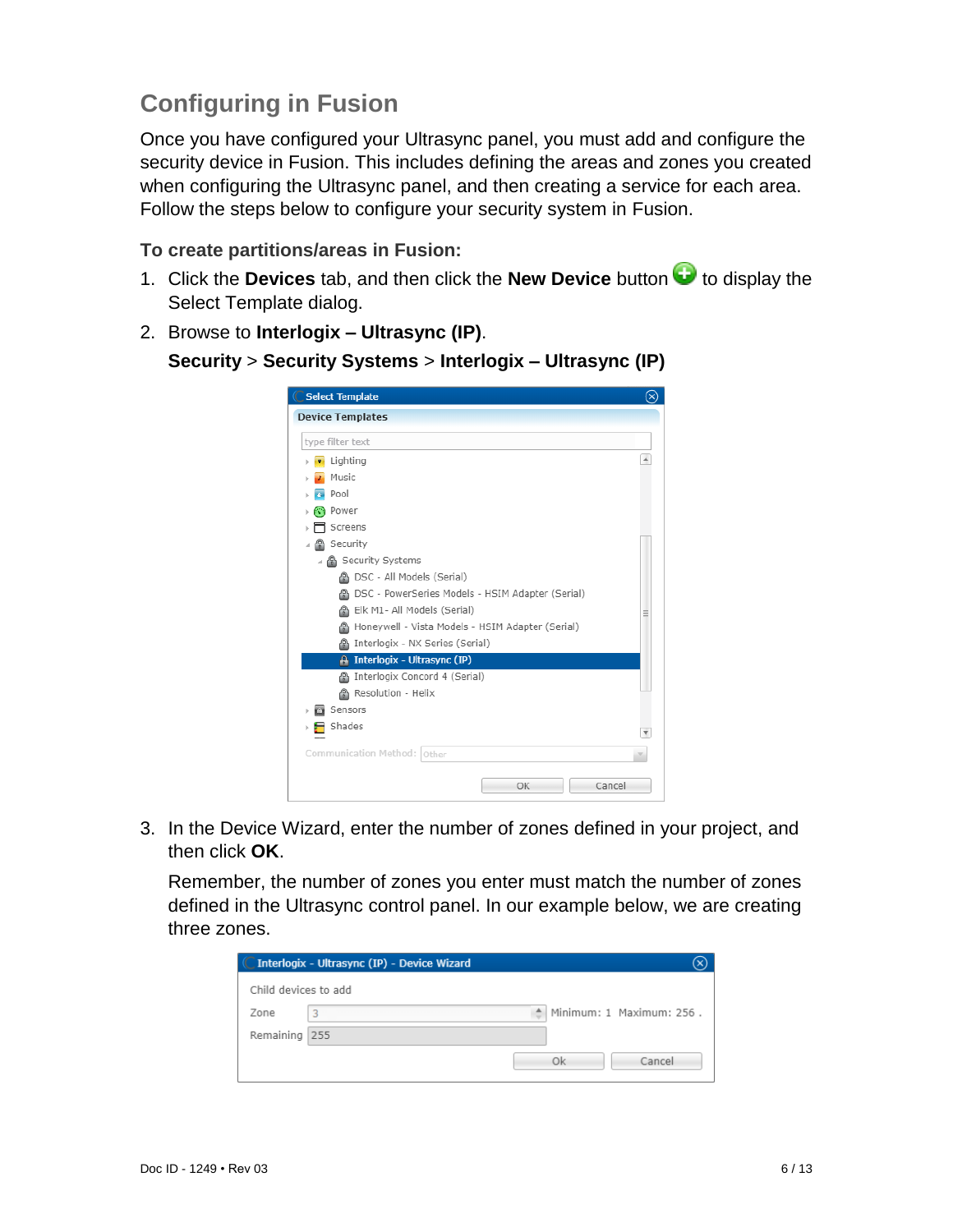4. The **Details** tab displays.

Enter a name for your device.

|                        | $= 5$<br><sup>2</sup> *Interlogix - Ultrasync (IP) (device) X       |  |
|------------------------|---------------------------------------------------------------------|--|
|                        | $R$ $R$ $R$ $R$                                                     |  |
| Details Configure Test |                                                                     |  |
| Icon:                  |                                                                     |  |
| Name:                  | Ultrasync                                                           |  |
| Manufacturer:          | Interlogix<br>Ξ                                                     |  |
| Model Number:          | Ultrasync                                                           |  |
|                        | Master Template: Interlogix - Ultrasync (IP) Change Device Template |  |
| Types:                 | Security Systems                                                    |  |
| Notes:                 | *Supported Models: Ultrasync                                        |  |

5. Click the **Configure** tab, and then enter values in the corresponding fields.

**Note:** The Automation Code, Automation User, and Web Access Code must be configured by accessing the Ultrasync's IP address.

- **Automation Code:** The Automation User password set by accessing the Ultrasync's IP address. See page [4.](#page-3-0)
- **Automation User:** The user name required to connect to your Ultrasync device. This is set prior to Fusion configuration by accessing the Ultrasync's IP address. See page [4.](#page-3-0)

**Note:** The Automation User and Automation Code are case sensitive. If either is the automation user or code is entered incorrectly, Fusion will not connect to Ultrasync.

- **Intrusion System:** Verify that this field displays Ultrasync.
- **Serial Number:** The serial number of the Ultrasync panel, found on the panel or by accessing the Ultrasync's IP address. See pages 3 and 4.
- **Web Access Code**: This is the eight-digit access code set when accessing the Ultrasync's IP address. See page [4.](#page-3-0)

| *Interlogix - Ultrasync (IP) (device) &<br>க |                |           | $\qquad \qquad \blacksquare$                                     |
|----------------------------------------------|----------------|-----------|------------------------------------------------------------------|
|                                              |                |           | <b>HKE</b> 5                                                     |
| Details <b>Configure</b> Test                |                |           |                                                                  |
| <b>Configuration Properties</b>              |                |           |                                                                  |
| Name                                         | Value          | Mandatory | Description                                                      |
| △ Network Controller                         |                |           |                                                                  |
| Automation Code   5487                       |                | ves       | The automation user code required for Ultrasync status polling   |
| Automation User                              | Tivan          | yes       | The automation user name required for Ultrasync status pollir    |
| Intrusion System                             | Ultrasync      | ves       | The intrusion panel type. This is used to select the appropriate |
| Serial Number                                | 125487632147s7 | yes       | Enter the 12 digit serial number of the panel.                   |
| Web Access Code                              | 12345678       | yes       | Enter the 8 digit web access passcode configured in the Ultrasy  |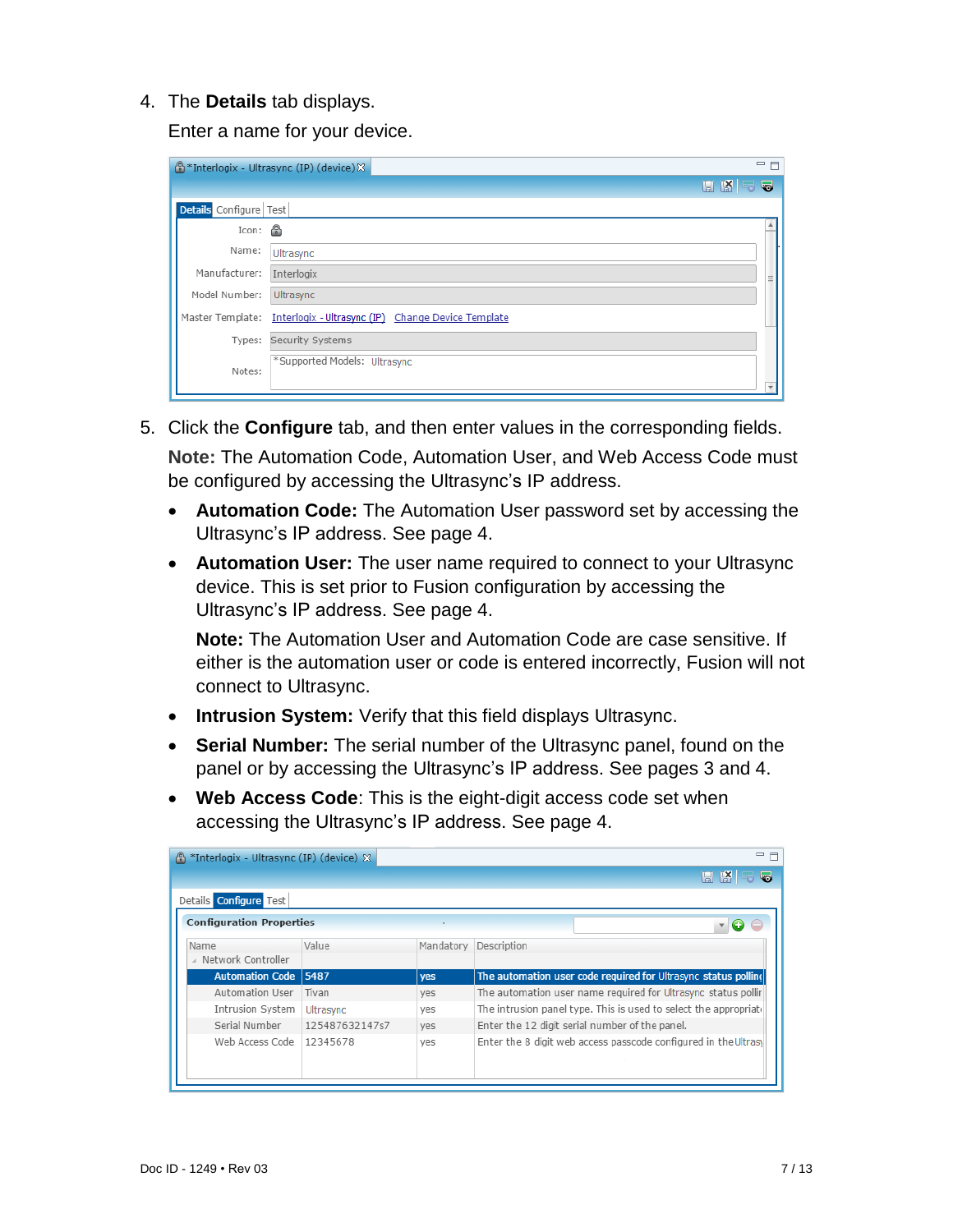- 6. Click the **Save** button ...
- **To configure an area:**
- 1. Return to the **Devices** tab, and then expand the Ultrasync panel.

|                                 | <b>卷 Setup <mark>■ Devices</mark> 3 Services 图 Scenes ● Rules → 分</b> Z-Wave <b>图</b> Troubleshooting |       | $\qquad \qquad =$<br>$\Box$ |
|---------------------------------|-------------------------------------------------------------------------------------------------------|-------|-----------------------------|
|                                 |                                                                                                       |       | 90047242                    |
| Filter:                         | ð                                                                                                     |       |                             |
| Control Type                    | Name                                                                                                  | Areas | <b>Status</b>               |
| <b>Entertainment IP Devices</b> | Roku Streaming Media Player - All Models Models (de)                                                  |       | Not initialized             |
| Entertainment Serial Devices    | SharpTV's - $2011+$                                                                                   |       | Not initialized             |
| <b>A</b> Security               | Interlogix - Ultrasync (IP) (device)                                                                  |       | Not initialized             |
| Security<br>⋒                   | Area                                                                                                  |       | Not initialized             |
| A Security                      | Zone 1                                                                                                |       | Not initialized             |
| ⋒<br>Security                   | Zone 2                                                                                                |       | Not initialized             |
| Security<br>⋒                   | Zone 3                                                                                                |       | Not initialized             |
| $\blacktriangleleft$            | $\mathbf{H}$                                                                                          |       |                             |

- 2. Double-click the area to display its **Details** tab.
- 3. Enter a name for the area.

In our example below, the area is named "Area - Main House."

| Area - Main House &      | $=$ $F$                                      |
|--------------------------|----------------------------------------------|
|                          | <b>HKES</b>                                  |
| Details Configure Test   |                                              |
| Icon:                    |                                              |
| Name:                    | Area - Main House<br>Ξ                       |
| Manufacturer: Interlogix |                                              |
| Model Number: Ultrasync  |                                              |
|                          | Master Template: Area Change Device Template |
|                          | Types: Security Systems                      |

4. Click the **Configure** tab, and then in the **Value** field, enter the area number.

| Area - Main House &             |       |           | 一日                                                          |
|---------------------------------|-------|-----------|-------------------------------------------------------------|
|                                 |       |           | <b>HKSQ</b>                                                 |
| Details <b>Configure</b> Test   |       |           |                                                             |
| <b>Configuration Properties</b> |       |           | $\bullet$<br>$\overline{\mathbf{v}}$                        |
| Name                            | Value | Mandatory | Description                                                 |
| Intrusion Partition             |       |           |                                                             |
| <b>Partition Number</b>         | 11    | yes       | The partition number within the intrusion system (1 based). |
|                                 |       |           |                                                             |
|                                 |       |           |                                                             |
|                                 |       |           |                                                             |
|                                 |       |           |                                                             |

**5.** Configure the zones.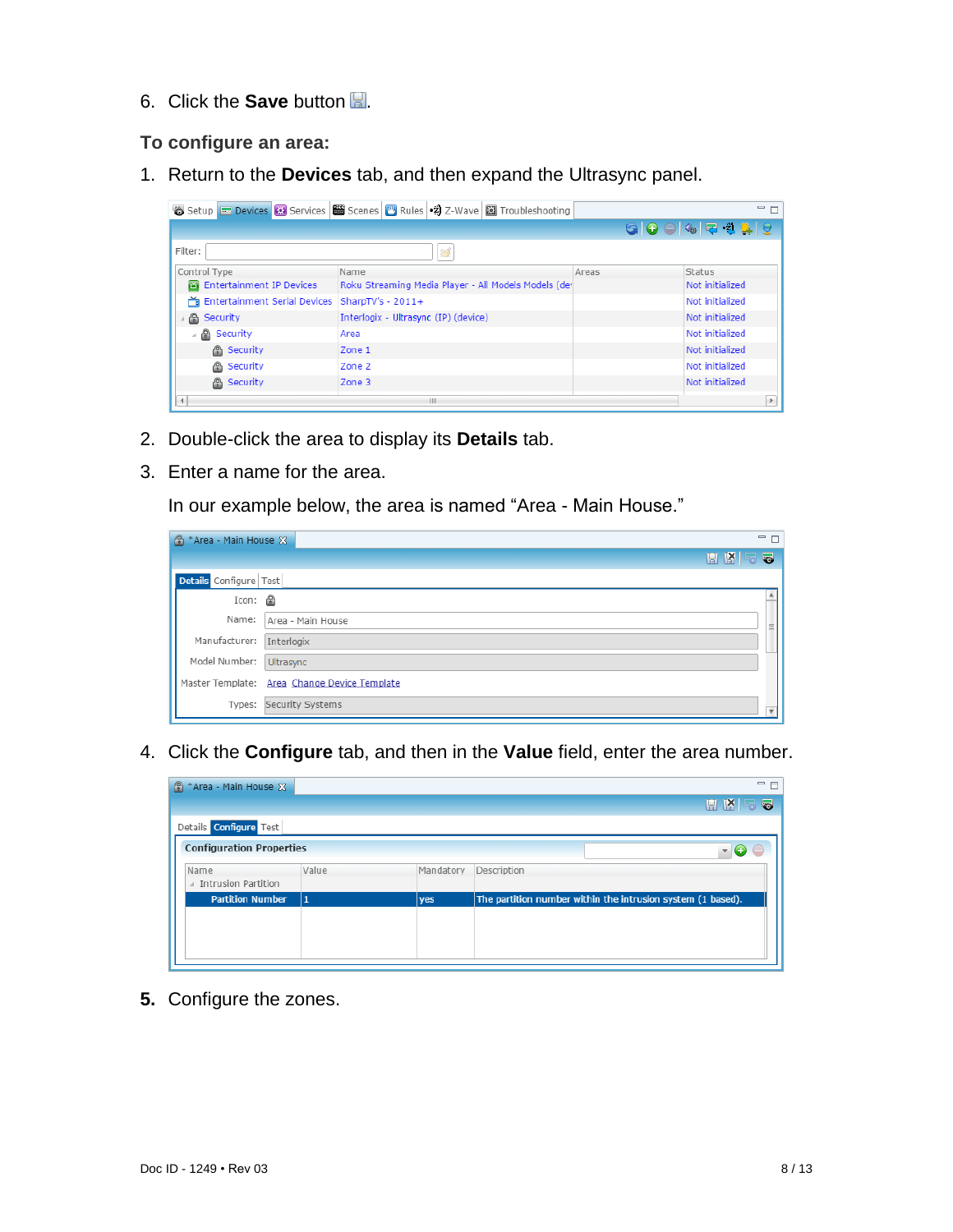### **To configure zones:**

**Note:** When configuring the zones, be sure that you do not duplicate the zone numbers. Each zone number must be unique.

1. Return to the **Devices** tab, and then expand the Ultrasync panel and area to view the created zones.

|                                   | 88 Setup - Devices 3 Services   또 Scenes   고 Rules • 숲 Z-Wave   図 Troubleshooting |       | 一日              |
|-----------------------------------|-----------------------------------------------------------------------------------|-------|-----------------|
|                                   |                                                                                   |       | 90047242        |
| Filter:                           | 憥                                                                                 |       |                 |
| Control Type                      | Name                                                                              | Areas | <b>Status</b>   |
| <b>B</b> Entertainment IP Devices | Roku Streaming Media Player - All Models Models (de                               |       | Not initialized |
| Entertainment Serial Devices      | SharpTV's - $2011+$                                                               |       | Not initialized |
| A Security                        | Interlogix - Ultrasync (IP) (device)                                              |       | Not initialized |
| ீ<br>Security                     | Area                                                                              |       | Not initialized |
| <b>A</b> Security                 | Zone 1                                                                            |       | Not initialized |
| A Security                        | Zone 2                                                                            |       | Not initialized |
| <b>A</b> Security                 | Zone 3                                                                            |       | Not initialized |
| $\blacktriangleleft$              | ш                                                                                 |       |                 |

- 2. Double-click the first zone to display its **Details** tab.
- 3. Enter a name for the zone.

In our example below, the area is named "Zone 1 - Den."

| $\binom{6}{1}$ * Zone 1 - Den $\boxtimes$ | $=$ $F$                                      |
|-------------------------------------------|----------------------------------------------|
|                                           | <b>HKES</b>                                  |
| Details Configure Test                    |                                              |
| Icon:                                     |                                              |
| Name:                                     | Zone 1 - Den<br>Ξ                            |
| Manufacturer: Interlogix                  |                                              |
| Model Number: Ultrasync                   |                                              |
|                                           | Master Template: Zone Change Device Template |
|                                           | Types: Security Systems                      |

4. Click the **Configure** tab, and enter the zone number in the **Value** field.

| <sup>6</sup> *Zone 1 - Den ※    |              |           |             | $=$ $F$                                                        |
|---------------------------------|--------------|-----------|-------------|----------------------------------------------------------------|
|                                 |              |           |             | $E$ $K$<br>55                                                  |
| Details Configure Test          |              |           |             |                                                                |
| <b>Configuration Properties</b> |              |           |             |                                                                |
| Name                            | Value        | Mandatory | Description |                                                                |
| △ Intrusion Zone                |              |           |             |                                                                |
| <b>Zone Number</b>              | $\mathbf{1}$ | yes       |             | The zone number within a partition/intrusion system (1 based). |
|                                 |              |           |             |                                                                |
|                                 |              |           |             |                                                                |
|                                 |              |           |             |                                                                |
|                                 |              |           |             |                                                                |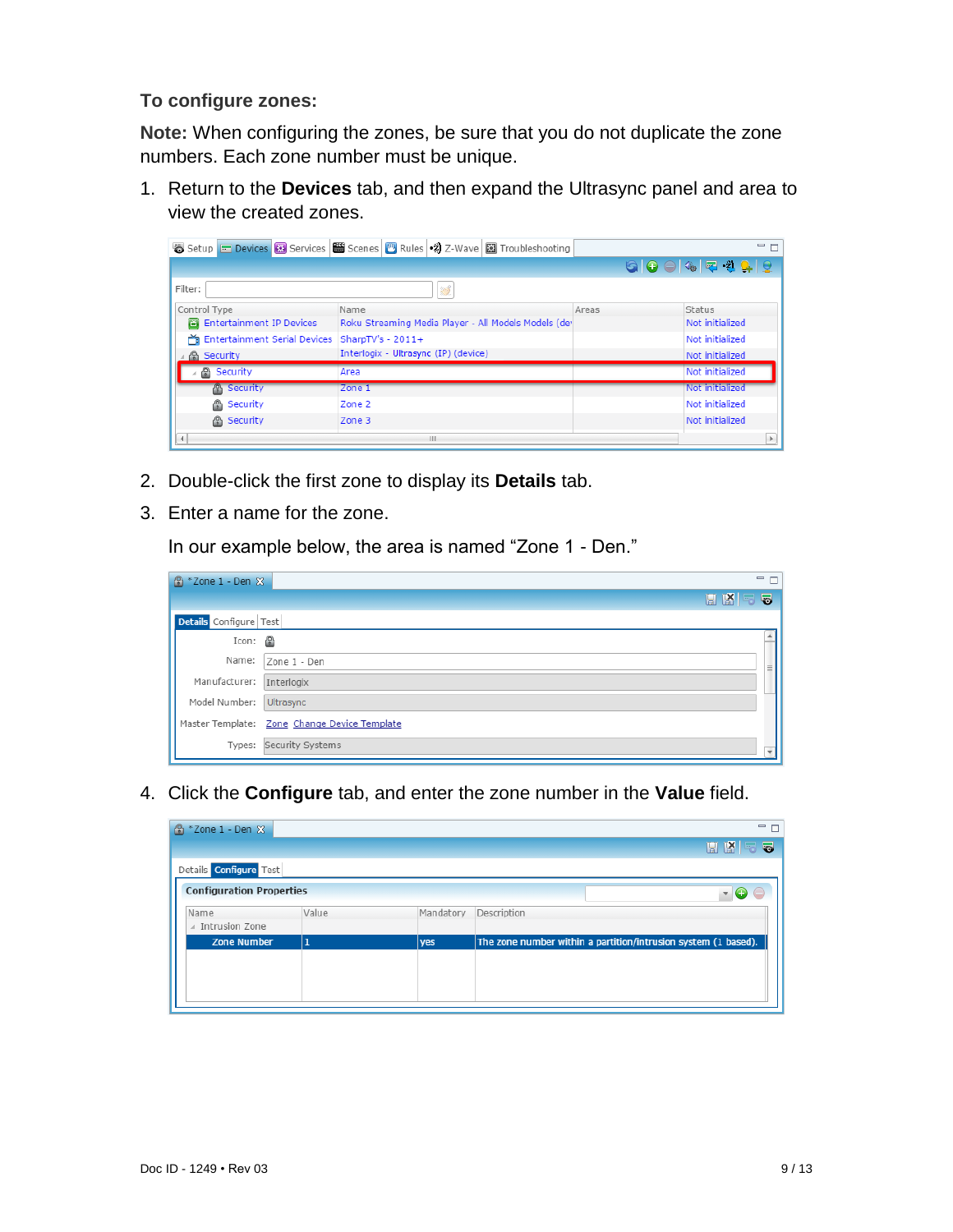5. Repeat steps 1 through 5 for each zone in your partition.

**Note:** Be sure to enter different values for each zone. Duplicating zone numbers will cause the system to work improperly when deployed. In our example, we numbered our zones  $1 - 3$  with location descriptive names.

|                                   | 88 Setup - Devices 3 Services   또 Scenes   고 Rules • 숲 Z-Wave   図 Troubleshooting |       | $=$ $F$         |
|-----------------------------------|-----------------------------------------------------------------------------------|-------|-----------------|
|                                   |                                                                                   |       | 90047242        |
| Filter:                           | ₩                                                                                 |       |                 |
| Control Type                      | Name                                                                              | Areas | <b>Status</b>   |
| <b>E</b> Entertainment IP Devices | Roku Streaming Media Player - All Models Models (de)                              |       | Not initialized |
| Entertainment Serial Devices      | SharpTV's - 2011+                                                                 |       | Not initialized |
| <b>A</b> Security                 | Interlogix - Ultrasync (IP) (device)                                              |       | Not initialized |
| - 8<br>Security                   | Area                                                                              |       | Not initialized |
| <b>A</b> Security                 | Zone 1                                                                            |       | Not initialized |
| A Security                        | Zone 2                                                                            |       | Not initialized |
| <b>A</b> Security                 | Zone 3                                                                            |       | Not initialized |
| $\blacktriangleleft$              | Ш                                                                                 |       |                 |

**To create a service for the area:**

1. Click the **Services** tab, and then click the **New Service Instance** button .

The New Service Instance dialog displays.

|                        | <b>RE</b> New Service Instance                                           |                   |                   | ⊗                       |
|------------------------|--------------------------------------------------------------------------|-------------------|-------------------|-------------------------|
| <b>Service</b> Devices |                                                                          |                   |                   |                         |
|                        | Name: Ultrasync Security                                                 | Area: Living Room |                   | $\overline{\mathbf{v}}$ |
|                        |                                                                          |                   |                   |                         |
| Notes:                 |                                                                          |                   |                   |                         |
|                        |                                                                          |                   |                   |                         |
|                        | Service Definition:                                                      |                   |                   |                         |
|                        | type filter text                                                         |                   |                   |                         |
|                        | Contact Closure Service (Momentary Open-Close-Stop With Feedback) v1.0.0 |                   |                   | $\blacktriangle$        |
|                        | Contact Closure Service (Momentary with Feedback) v1.0.0                 |                   |                   |                         |
| Ħ                      | Contact Closure Service (Momentary) v1.0.0                               |                   |                   |                         |
| Ħ                      | Contact Closure Service (Toggle with Feedback) v1.0.0                    |                   |                   |                         |
| H                      | Contact Closure Service (Toggle) v1.0.0                                  |                   |                   |                         |
| ω                      | Distributed Audio Service v2.0.1                                         |                   |                   |                         |
| Ħ                      | Door Entry Service v1.0.0                                                |                   |                   |                         |
| ⋒                      | Door Lock Service v1.0.0                                                 |                   |                   |                         |
|                        | Entertainment Service v2.0.0                                             |                   |                   |                         |
|                        | A Fireplace Service v1.0.0                                               |                   |                   |                         |
| H                      | Garage Service v1.0.0                                                    |                   |                   |                         |
| ÷.                     | Gate Service v1.0.0                                                      |                   |                   |                         |
|                        | <b>PA Intrusion Partition Service v1.1.0</b>                             |                   |                   |                         |
| in e                   | Lighting Dimmer Service v1.0.0                                           |                   |                   |                         |
| <b>ig.</b>             | Lighting Keypad Service v4.0.0                                           |                   |                   |                         |
| 23.                    | Play Audio Service v1.1.0                                                |                   |                   |                         |
|                        | <b>M</b> Book and Can Comico ut 1.0                                      |                   |                   | $\overline{\mathbf v}$  |
|                        | App Module: Security                                                     |                   |                   |                         |
|                        |                                                                          |                   | Next><br>$<$ Back | Cancel                  |

2. Enter the name of the service in the **Name** field, select the area, and then click the **Intrusion Partition Service**.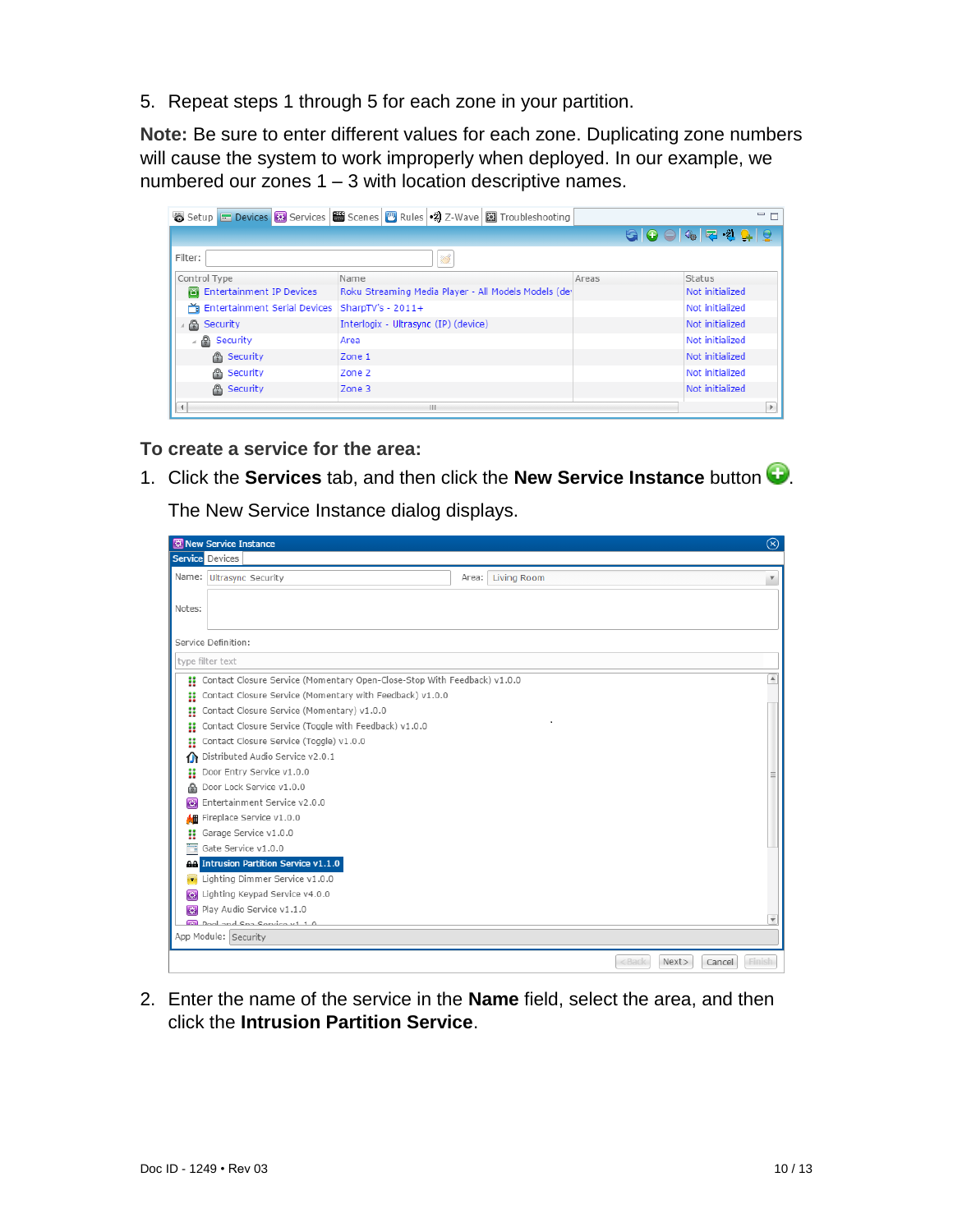3. Click **Next** to display the **Devices** tab.

| Service Devices                                             |                                 |                      |                                                      |
|-------------------------------------------------------------|---------------------------------|----------------------|------------------------------------------------------|
| $\bullet$ Compatible $\circ$ Selected (5) $\circ$ All       | Req. △ Control Point            | Value                | Use                                                  |
|                                                             | 兼<br><b>Intrusion Partition</b> | Area - Main House    | $\overline{a}$                                       |
| type filter text                                            | Zone                            | Zone 1 - Den         | Ξ                                                    |
| □ Entry                                                     | Zone                            | Zone 2 - Garage      |                                                      |
| nterlogix - Ultrasync (IP) (device<br>$\rightarrow \sqrt{}$ | Zone                            | Zone 3 - Living Room | Ø                                                    |
| Area - Main House<br>◂∨                                     | Zone                            |                      | $\overline{\phantom{0}}$<br>$\overline{\phantom{0}}$ |
| Zone 1 - Den<br>$\checkmark$                                | Zone                            |                      | ⊐                                                    |
| Zone 2 - Garage                                             | Zone                            |                      | $\equiv$                                             |
| Zone 3 - Living Room                                        | Zone                            |                      | I                                                    |
| Den                                                         | Zone                            |                      |                                                      |
| Master Suite                                                | Zone                            |                      | $\Box$                                               |
| Garage                                                      | Zone                            |                      |                                                      |
| Living Room                                                 | Zone                            |                      | $\Box$                                               |
|                                                             | Zone                            |                      |                                                      |
|                                                             | $\blacktriangleleft$            | $\mathbf{H}$         | $ \overline{ }$<br>$\mathbb{F}$                      |

- 4. In the left panel, select the devices you want to use in the service.
- 5. In the right panel, set the values for each control point.

Click the **Value** field to view the drop-down menu and select a device.

- 6. Click **Finish**.
- 7. Be sure to deploy your project.

 $-$  or  $-$ 

Configure a rule for the Ultrasync security system.

## **Configuring rules with the Ultrasync**

Configure a rule for the Ultrasync.

The following example sets an Armed-away rule. When the Ultrasync is set to Arm-Away, the Goodbye – Lights Off scene runs.

**To create an Armed-away mode rule in Fusion:** 

1. Access your project, and then click the **Rules** tab.

| ₩ Setup Devices 3 Services B Scenes UR Rules • 경 Z-Wave B Troubleshooting | 一日   |
|---------------------------------------------------------------------------|------|
|                                                                           | 60   |
| type filter text                                                          |      |
| Name                                                                      | Type |
| Good Morning                                                              | Rule |
| <b>B</b> Good Night                                                       | Rule |

2. Click the **New Rule** button  $\bullet$ .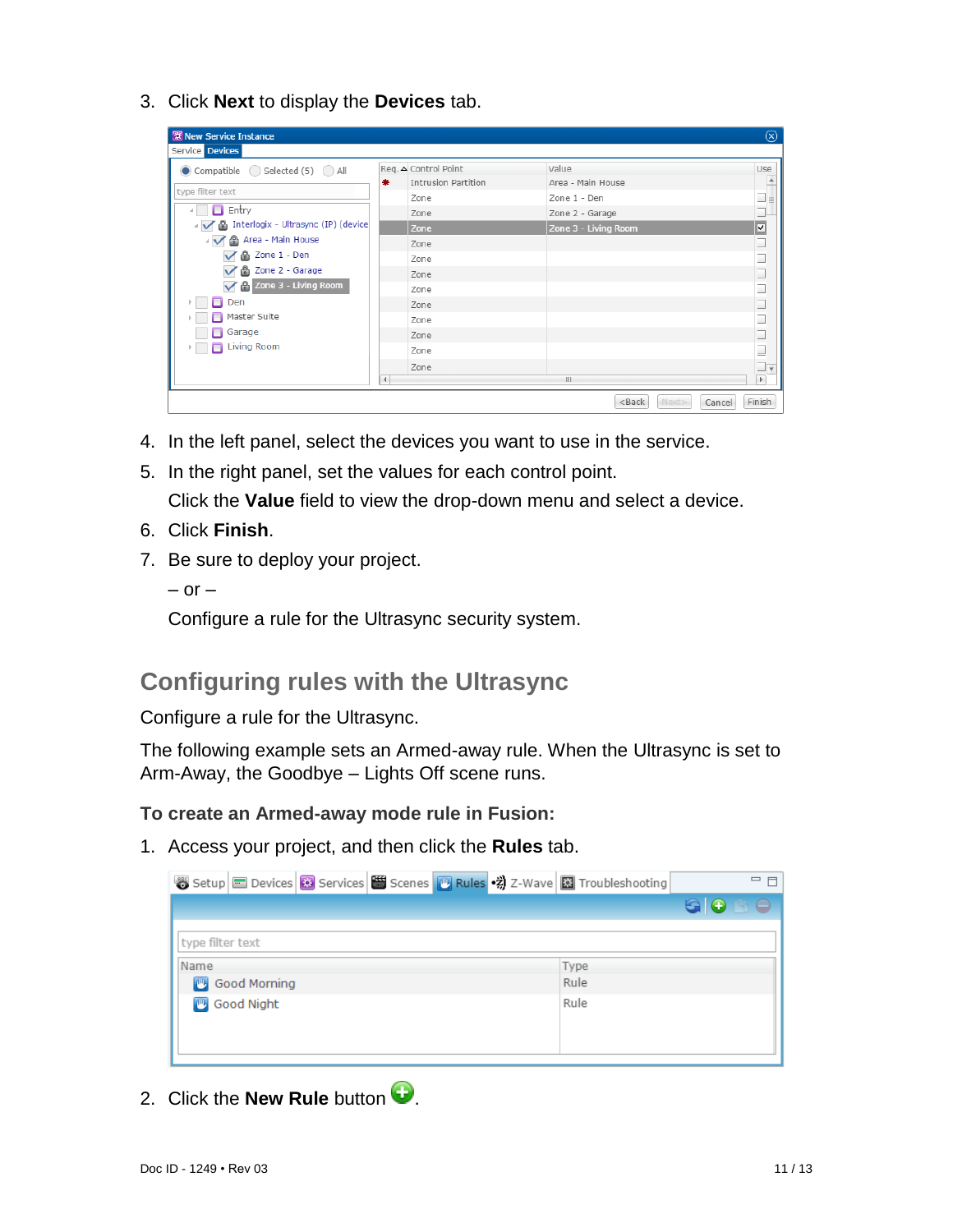3. Enter a name for the rule, and then select the Enable Rule checkbox.

| <b>F</b> *Rule_1 X                     |         | $\qquad \qquad \Box$<br>═ |
|----------------------------------------|---------|---------------------------|
| <b>Rule Info</b>                       | ы       |                           |
| Name:   Armed- away - Lights Off Scene | Enabled |                           |

- 4. Configure the Event Part as below.
	- **Event Type:** Device Property Value Event
	- **Device:** Ultrasync Security Area
	- **Function:** Intrusion Partition
	- **Property:** Arm Away
	- **Constraint:** =
	- **Value:** ArmedAway

| <b>Event Part</b> |                                                            |   |
|-------------------|------------------------------------------------------------|---|
|                   | Event Type: Device Property Value Event                    | ▼ |
|                   | Device: - Ultrasync (IP)(device), Interlogix Security Area |   |
|                   | Function: Intrusion Partition                              | ▼ |
| Property:         | Armed Away                                                 | ▼ |
| Constraint:       | $=$                                                        | ▼ |
| Value:            | ArmedAwav                                                  |   |

- 5. Configure the Action part as below.
	- **Action Type:** Scene
	- **Action:** Goodbye Lights Off
	- **Interrupt behavior:** Continue with next command

| <b>Action Part</b> |                                                |                        |  |
|--------------------|------------------------------------------------|------------------------|--|
| Action Type: Scene |                                                |                        |  |
|                    | Action: Goodbye - Lights Off                   |                        |  |
|                    | Interrupt behavior: Continue with next command | $\overline{\mathbf v}$ |  |

6. Click the **Save** button **a**, and then deploy the project.